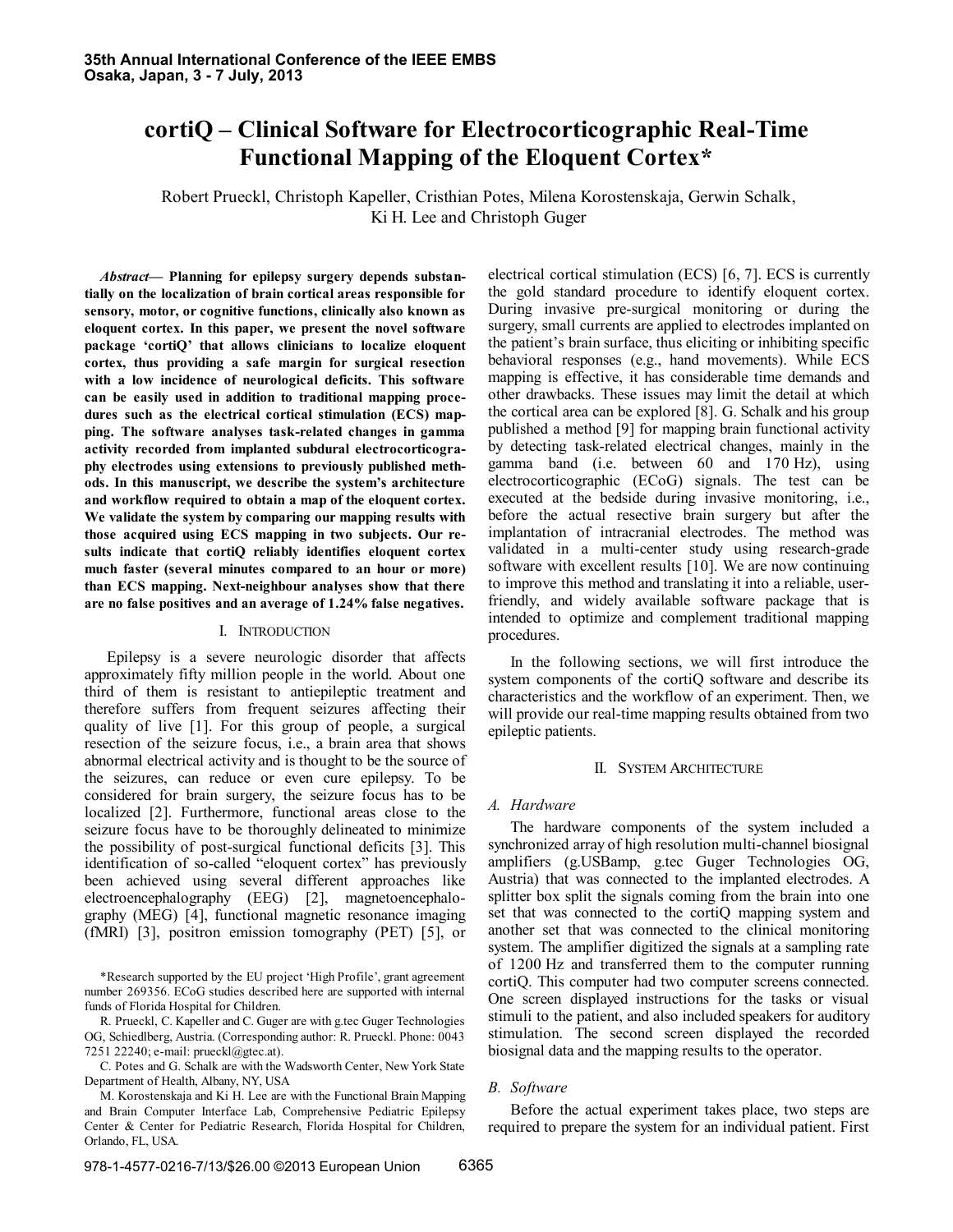

Figure 1. The abstracted hard- and software architecture of the cortiQ system.

an electrode montage, a schematic picture of the implanted electrode alignment has to be created. Second a suitable paradigm has to be selected or created depending clinical needs.

## *1) Montage Creator*

The Montage Creator allows for easy definition of the location of the electrodes. To facilitate this process, the software includes all standard electrode grids of all major manufacturers. For better orientation arbitrary background images of the brain can be used. Individual electrodes can be deactivated in case they are physically removed from the grid by the surgeon, or are not needed for other reasons. Electrodes selected as the amplifier's ground and reference channels have to be marked as such. After that the program automatically creates the channel assignment table, which is a detailed list and graphical representation that shows where every electrode channel has to be connected on the amplifier. This feature should help to minimize connection errors.

## *2) Paradigm Editor*

The paradigm editor supports efficient editing of the tasks the patient should accomplish. Important parameters of these tasks, such as number of repetitions, type of stimulus, etc., can be changed by the operator. Specifically, stimuli can contain images, audio files, text and even tactile stimulation. Tasks can further be subdivided to allow for example the presentation of rapidly progressing image sequences. The editor also allows for the definition of the mapping contrast, e.g., brain activity during stimulation vs. that during rest.

## *3) Main Application*

The main application is intended to provide the operator with a very clear and structured way of conducting the experiment with only the fewest needs for input. The system presents itself with a small startup screen that allows for selecting the montage of the patient stored previously during preparation. Here a preview and the display of the patient ID helps to assure correct selection. Immediately before the start of the experiment, the channel assignment list can be checked again to assure correct hardware connections. After this is done, raw data monitoring begins. In this phase, the operator can check the channels for data quality issues where they are supported by aids that highlight channels with abnormal peakto-peak amplitude or noise power. Individual channels can be enlarged and power spectrums can be displayed. The operator has the possibility to exclude noisy channels from signal processing and to re-assign ground and reference electrodes.

After signal inspection is finished, the paradigm for the experiment can be selected, and the operator can start the mapping procedure. During operation, the results of the mapping are displayed on the operator screen for each individual task using the selected electrode montage. The screen also shows raw ECoG. After mapping is complete, the results can be cleared, refined using an additional mapping session, or finalized. Once finalized, the system generates a detailed report with one mouse click that contains all the information relevant for the experiment. This includes the used montage, used electrode grids, channel numbering, channel assignment, paradigm settings, data quality issues during recording, and of course the result maps as figures as well as in the form of value tables.

## III. SYSTEM VALIDATION

For system validation, two epilepsy patients of the Florida Hospital for Children (Orlando, FL, USA) participated in cortiQ brain mapping experiments. They underwent surgery to place 64 (patient 1) and 118 (patient 2) subdural platinum electrode grids over different clinically critical brain regions several days prior to resection of a seizure focus. The eloquent cortex of the patients was identified using ECS. For patient 2, only 85 electrodes were stimulated because the others were located quite far away from the epileptic center. The patients gave informed consent through a protocol approved by the Institutional Review Board of the Florida Hospital.

## *A. Experimental Procedure*

After the preparation of the electrode montage scheme and the paradigm for every patient the experiment data were collected with the g.USBamp amplifiers at the bedside of the patients. As ground and reference grid electrodes have been used. The processing of the data and the stimulus presentation entirely was accomplished by the cortiQ software.

The patients went through a paradigm with the following four tasks: open/close the left hand (task 1), repetitively stick out and retract the tongue (task 2), feel touch that was applied to the palm and inner side of the fingers of the left hand (task 3), and listen to a story (task 4). After an initial delay of 10 seconds, where no data were considered for analysis, the paradigm started with a 15 second resting period in which the instruction for the patient presented on the display was "relax". After that, starting with task 1, the patients were visually instructed about what to do in the tasks. Each task lasted 15 seconds with 15 seconds rest in between, respectively. The tasks were repeated three times. As described above, the brain signals were transferred to the computer running cortiQ, were analyzed there in real-time to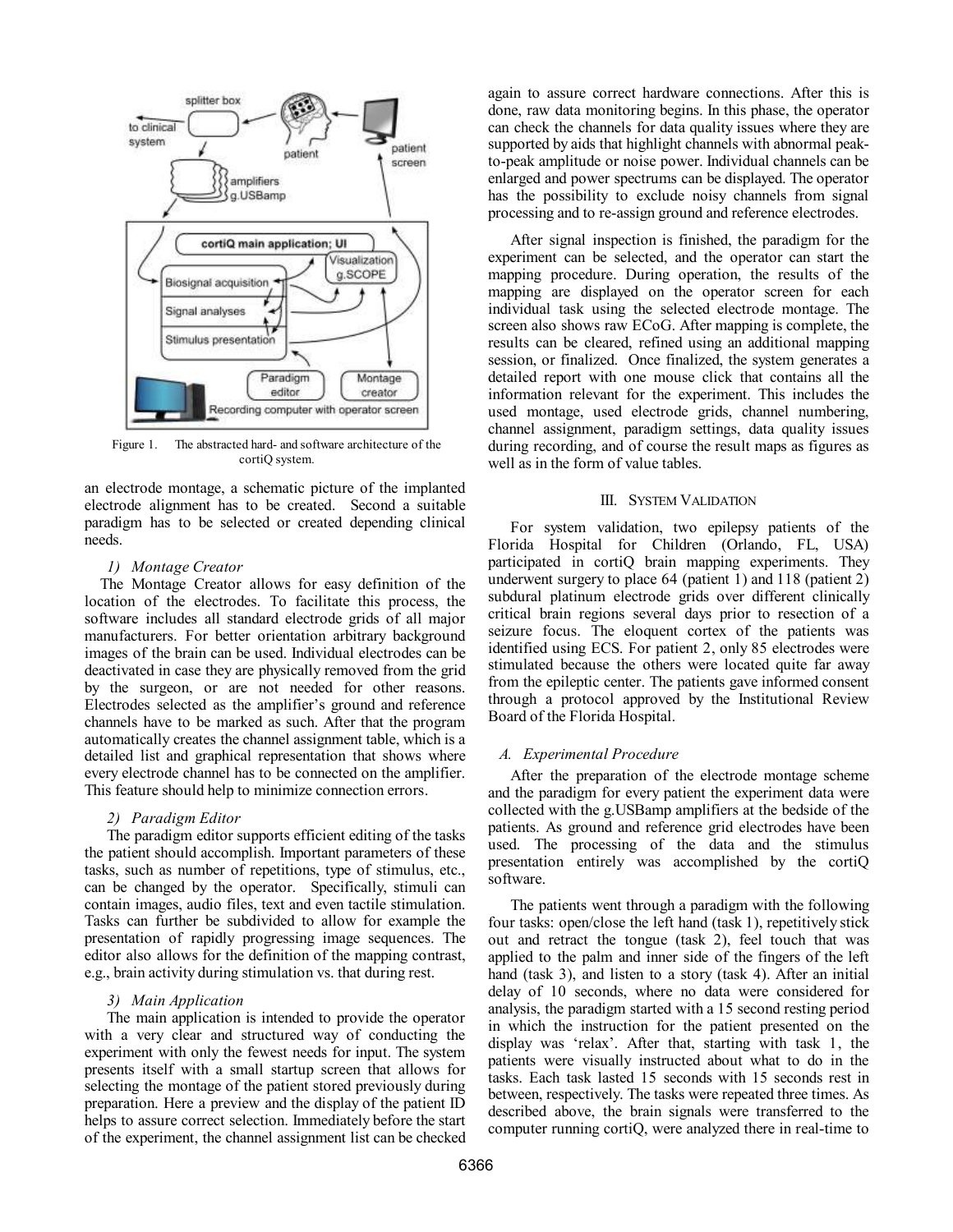

Figure 2. Result of the ECS mapping for patient 1.

gradually build the result in form of topographical brain maps that revealed the task-related differences in activity under certain electrode positions.

#### IV. RESULTS

In this section, we want to present the results of the validation experiments for the cortiQ software by comparing the outcome of ECS with the results of the software. For the comparison, we simply counted the sites that were assigned to a particular function/area in the ECS procedure and checked whether the significant result values of the cortiQ software indeed were at the same locations. Figure 2 shows the ECS results and Figure 3 shows the results from the cortiQ software for the four executed tasks by patient 1. Table 1 shows the error rates for tasks 1 to 3 (left hand movement, left hand sensation, and tongue/mouth movement) for the patients. As there were no checks for auditory brain regions using ECS, task 4 was excluded from the comparison.

TABLE I. EXACT LOCATION ANALYSES

|                | Task 1      |         | Task 2      |       | Task 3  |       |
|----------------|-------------|---------|-------------|-------|---------|-------|
|                | FN          | FP      | FN          | FP    | FN      | FP    |
|                | 33.3%       | $0.0\%$ | no ECS test |       | $0.0\%$ | 4.48% |
| P <sub>2</sub> | no ECS test |         | 75.0%       | 6.14% | $0.0\%$ | 1.72% |

During the analyses, false positives identified by cortiQ tended to be adjacent to the locations identified by ECS. So we loosened the correctness criterion in the way that we also allowed next neighbors of the ECS positions to count as correctly identified locations [10]. The results of these analyses are shown in Table 2.

TABLE II. NEXT-NEIGHBOUR ANALYSES

|                | Task 1      |         | Task 2      |           | Task 3  |         |
|----------------|-------------|---------|-------------|-----------|---------|---------|
|                | FN          | FP      | FN          | <b>FP</b> | FN      | FP      |
| P1             | $0.0\%$     | $0.0\%$ | no ECS test |           | $0.0\%$ | 1.61%   |
| P <sub>2</sub> | no ECS test |         | $0.0\%$     | 0.88%     | $0.0\%$ | $0.0\%$ |

As can be seen, the error rates reduced significantly with this next-neighbor comparison. There are no more false negatives and the average of false positive identifications was reduced to 1.24%.

#### V. DISCUSSION

In this paper, we demonstrated a clinical hardware and software system for cortical functional mapping of the eloquent cortex to be used prior to resective surgeries in epilepsy patients. Based on extensions of methods described in previous studies [9, 10], the results of the next-neighbor evaluation of cortiQ mapping findings are almost identical to those determined by the well-established ECS procedure. Thus, the system has the potential to be used in neurosurgery stations in hospitals as it is designed to be easy to use for a straightforward workflow.

While we are very encouraged by these results, several important questions remain to be investigated before cortiQ mapping may be used as primary results guiding invasive brain surgery. First and foremost, the relationship of cortiQ mapping and post-operative deficit still needs to be established. Thus, at present, we can confidently recommend the use of cortiQ as a procedure that is complementing and/or optimizing existing mapping techniques.

Clearly, ECS is a well-established approach which has been applied regularly in the past decades. However, it has some disadvantages compared to our system. Current spread can distort results because of the need of bipolar stimulation. Another aspect is that there are no clearly defined standards for ECS mapping. Using the cortiQ software causes no distortions by artificially induced signals to the brain, because only task-related brain activity changes are measured. Typically a paradigm consisting of four tasks lasts about 6 minutes, so the procedure is also considerably faster than ECS procedures which can last an hour or more.

We conclude that the cortiQ software is a well-suited and easy to use functional mapping system, which can be used to cross-check, guide or verify eloquent cortex identified with the ECS procedure.



Figure 3. Mapping results from the cortion software for tasks 1 to 4 of patient 1.